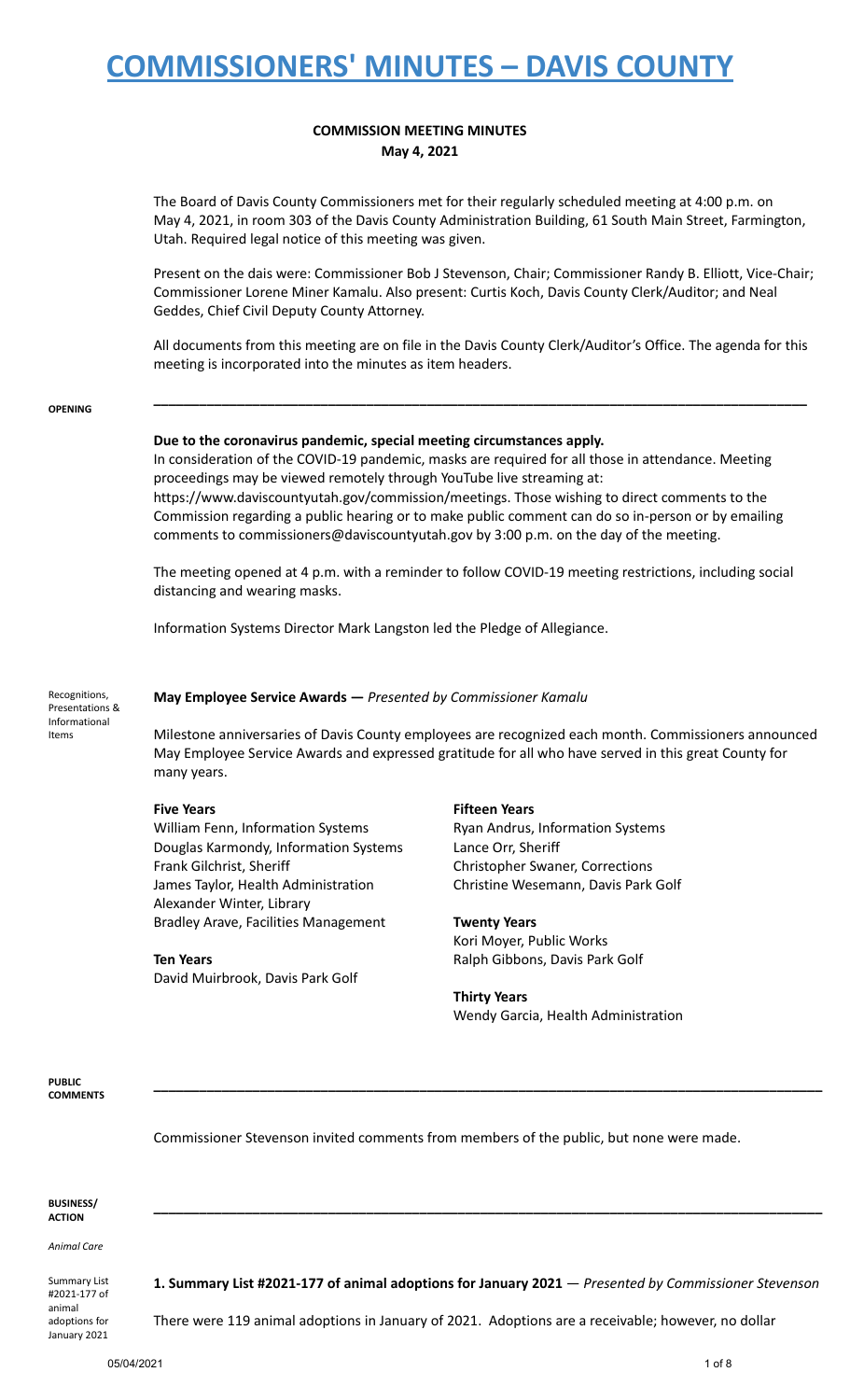amounts were given.

| Summary List<br>#2021-178 of<br>animal                                  | 2. Summary List #2021-178 of animal adoptions for February 2021 - Presented by<br><b>Commissioner Stevenson</b>                                                                                                                                                     |                                                                                                      |  |  |
|-------------------------------------------------------------------------|---------------------------------------------------------------------------------------------------------------------------------------------------------------------------------------------------------------------------------------------------------------------|------------------------------------------------------------------------------------------------------|--|--|
| adoptions for<br>February 2021                                          | amounts were given.                                                                                                                                                                                                                                                 | There were 106 animal adoptions in February of 2021. Adoptions are a receivable; however, no dollar  |  |  |
| Donation<br>Agreement<br>#2021-179 with<br>Shasta Thomas                | 3. Donation Agreement #2021-179 with Shasta Thomas for monetary donation for animal needs -<br>Presented by Commissioner Stevenson                                                                                                                                  |                                                                                                      |  |  |
| for animal<br>needs                                                     | The receivable amount is \$100.                                                                                                                                                                                                                                     |                                                                                                      |  |  |
| Agreement<br>#2021-180 with<br>Avid to access<br>microchip              | 4. Agreement #2021-180 with Avid to access to microchip portal to reunite lost pets with their owners -<br>Presented by Commissioner Stevenson                                                                                                                      |                                                                                                      |  |  |
| portal                                                                  |                                                                                                                                                                                                                                                                     | There are no beginning or ending contract dates. The contract amount is \$0.00.                      |  |  |
| Attorney's<br>Office                                                    |                                                                                                                                                                                                                                                                     |                                                                                                      |  |  |
| Replace<br>#2021-157<br>grant<br>application to<br>Utah Office for      | 5. Replace grant application #2021-157 to Utah Office for Victims of Crime (UOVC) - Victims of Crime Act<br>(VOCA) is the only federal grant program supporting direct assistance services to victims and survivors<br>(Atty) - Presented by Commissioner Stevenson |                                                                                                      |  |  |
| Victims of<br>Crime (Atty)                                              | A request was made to replace document #2021-157, a grant application to Utah Office for Victims of Crime<br>(UOVC). The contract period is 07/01/2021 to 06/30/2023. The receivable amount is \$206,434.45.                                                        |                                                                                                      |  |  |
| Clerk/Auditor                                                           |                                                                                                                                                                                                                                                                     |                                                                                                      |  |  |
| Interlocal<br><b>Agreements</b><br>#2021-181<br>through<br>#2021-195 to | 6. Interlocal Agreements #2021-181 through #2021-195 to provide Election Administration Services for<br>2021 Municipal Primary and General Elections for the following - Presented by Chief Deputy Clerk<br><b>Brian McKenzie</b>                                   |                                                                                                      |  |  |
| provide Election<br>Administration                                      | #2021-181, Bountiful City                                                                                                                                                                                                                                           | #2021-189, North Salt Lake                                                                           |  |  |
| Services for                                                            | #2021-182, Centerville City                                                                                                                                                                                                                                         | #2021-190, South Weber City                                                                          |  |  |
| 2021 Municipal<br>Primary and                                           | #2021-183, Clearfield City                                                                                                                                                                                                                                          | #2021-191, Sunset City                                                                               |  |  |
| General                                                                 | #2021-184, Clinton City                                                                                                                                                                                                                                             | #2021-192, Syracuse City                                                                             |  |  |
| Elections                                                               | #2021-185, Farmington City                                                                                                                                                                                                                                          | #2021-193, West Bountiful City                                                                       |  |  |
|                                                                         | #2021-186, Fruit Heights                                                                                                                                                                                                                                            | #2021-194, West Point City                                                                           |  |  |
|                                                                         | #2021-187, Kaysville City<br>#2021-188, Layton City                                                                                                                                                                                                                 | #2021-195, Woods Cross City                                                                          |  |  |
|                                                                         | The contracts end 12/31/2021. The receivable amount varies by city, based on services needed, and the fee<br>schedule is listed as Exhibit A within the contract.                                                                                                   |                                                                                                      |  |  |
| Interlocal                                                              |                                                                                                                                                                                                                                                                     | 7. Interlocal Agreements #2021-196 through #2021-202 to provide Flection Administration Services for |  |  |

Agreements #2021-196 through #2021-202 to provide Election Administration Services for 2021 Service District Primary and General Elections

**7. Interlocal Agreements #2021-196 through #2021-202 to provide Election Administration Services for 2021 Service District Primary and General Elections** — *Presented by Chief Deputy Clerk Brian McKenzie*

#2021-196, Benchland Water #2021-200, South Davis Sewer District #2021-198, Hooper Water Improvement District #2021-202, South Davis Water District #2021-199, Mutton Hollow Improvement District

#2021-197, Central Davis Sewer #2021-201, South Weber Water Improvement District

The contracts end 12/31/2021. The receivable amount varies by district, based on services needed, and the fee schedule is listed as Exhibit A within the contract.

In response to a question, Commissioners were told that no official requests have been received from cities for anything other than traditional voting. The Clerk/Auditor's Office has been contacted by a couple of individual city councilpersons asking questions about the Alternative Voting Pilot Project, and they were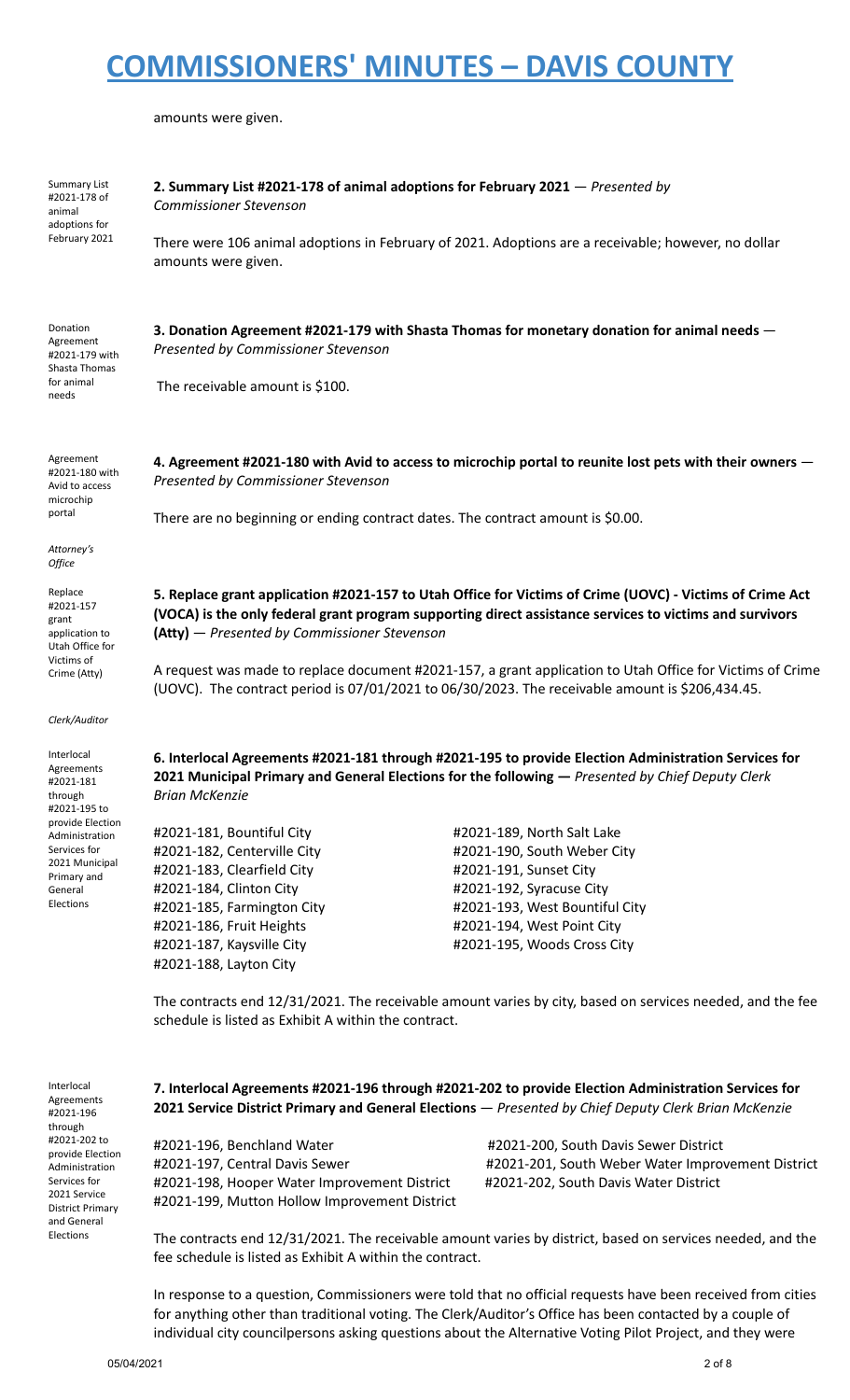informed that it is not a service Davis County currently provides.

#### *CED* Special Use Permit #2021-203 with **8. Special Use Permit #2021-203 with Utah Department of Natural Resources, Division of Wildlife** Summary List #2021-204 of rental agreements for Legacy Events Center *Presented by Community and Economic Development Director Kent Andersen* Agreement #2021-205 with Legacy Raceway BMX for rental of south outdoor arena **10. Agreement #2021-205 with Legacy Raceway BMX for rental of south outdoor arena for 2021 season** — *Presented by Community and Economic Development Director Kent Andersen* The contract period is 06/01/2021 to 10/02/2021. The receivable amount is \$6,180. Agreement #2020-270-A with Bountiful Community Food Pantry for CDBG-CV funds for PY 2020-2021 for Rental Assistance Project COVID-19 Pandemic **11. Agreement #2020-270-A with Bountiful Community Food Pantry for CDBG-CV funds for PY 2020-2021 for Rental Assistance Project COVID-19 Pandemic Activity** — *Presented by Community and Economic Development Director Kent Andersen* Items 11 through 17 are all amendments to existing agreements through the Community Development Block Grant. All of these items did go through the CDBG review committee and were given a positive recommendation. Item 11 is an amendment with the Bountiful Community Food Pantry for rental assistance. The amendment

increases the amount of funding by \$55,000, bringing the total to \$110,000. Funding was originally used to provide relief for Open Doors for Assistance, but now the Emergency Rental Assistance Program is being run through the State through Open Doors. Open Doors is putting one of their caseworkers at the Bountiful Food Pantry to assist there with some of the requests, so there is a good

Amendment 2020-269-A with Bountiful Community Food Pantry for CDBG-CV funds for Transportation Assistance

partnership occurring there.

Activity

**12. Amendment #2020-269-A with Bountiful Community Food Pantry for CDBG-CV funds for PY 2020-2021 for Transportation Assistance Project COVID-19 Pandemic Activity** — *Presented by Community and Economic Development Director Kent Andersen*

The contract amount is increasing the payable amount from \$2,500 to \$5,000. The money will primarily be used for bus passes and gas cards to help individuals either for employment or job interviews.

Amendment #2020-267-A with Bountiful Community Food Pantry for CDBG-CV funds for Utilities Assistance

**13. Amendment #2020-267-A with Bountiful Community Food Pantry for CDBG-CV funds for PY 2020-2021 for Utilities Assistance Project Covid-19 Pandemic Activity Project** — *Presented by Community and Economic Development Director Kent Andersen*

The amendment is for an additional \$17,500, bringing the payable amount to \$35,000.

Amendment #2020-268-A with Bountiful Community Food Pantry for CDBG-CV funds for Food Bank

**14. Amendment #2020-268-A with Bountiful Community Food Pantry for CDBG-CV funds for PY 2020-2021 for Food Bank Project COVID-19 Pandemic Activity** — *Presented by Community and Economic Development Director Kent Andersen*

The amendment is for an additional \$25,000 to be used primarily to purchase staple products such as four

Utah DNR for use of Eccles Wildlife Center **Resources for use of the Eccles Wildlife Education Center and Farmington Bay WMA during 2021 Great Salt Lake Bird Festival** — *Presented by Community and Economic Development Director Kent Andersen*

The contract period is 05/13/2021 to 05/15/2021. The use fee has been waived for the County.

**9. Summary List #2021-204 of rental agreements (14) for Legacy Events Center as of April 19, 2021** —

The contract period is 04/12/2021 to 06/01/2021. The receivable amount is \$2,589.61.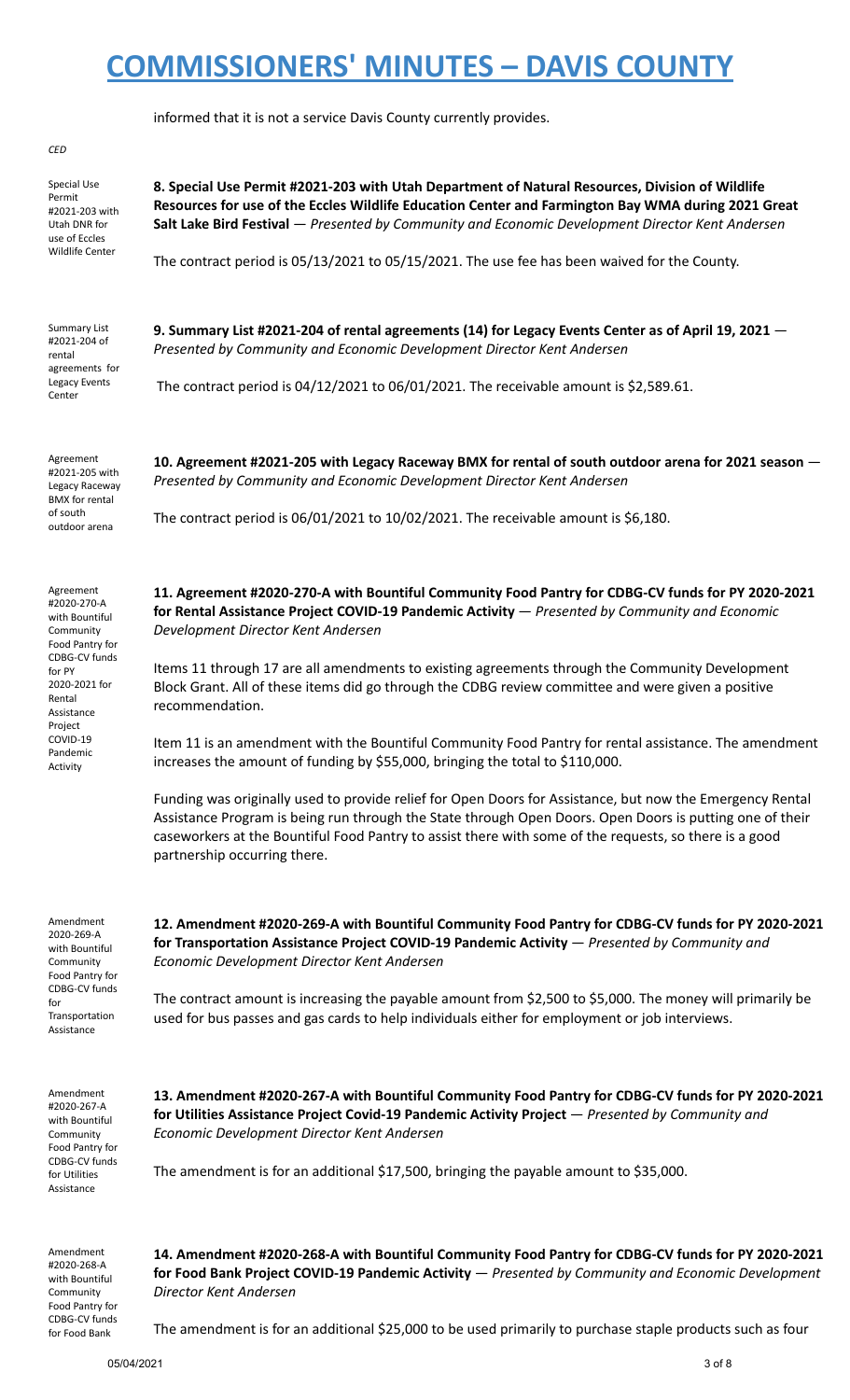| Project                                                                                                                                | and eggs. The total payable amount is \$50,000.                                                                                                                                                                                                                                                                                                                                                                                                                                                                                                                                                                                                                                                                                                                                                                                                                                                                                                                                                                                                                                                                                                                                                                                                                                                                                                                                                                                                                               |  |
|----------------------------------------------------------------------------------------------------------------------------------------|-------------------------------------------------------------------------------------------------------------------------------------------------------------------------------------------------------------------------------------------------------------------------------------------------------------------------------------------------------------------------------------------------------------------------------------------------------------------------------------------------------------------------------------------------------------------------------------------------------------------------------------------------------------------------------------------------------------------------------------------------------------------------------------------------------------------------------------------------------------------------------------------------------------------------------------------------------------------------------------------------------------------------------------------------------------------------------------------------------------------------------------------------------------------------------------------------------------------------------------------------------------------------------------------------------------------------------------------------------------------------------------------------------------------------------------------------------------------------------|--|
| Amendment<br>#2020-300-A<br>with Davis<br>Concerned<br>Citizens Against<br>Violence for<br>Domestic<br>Violence<br>Counselor           | 15. Amendment #2020-300-A with Davis Concerned Citizens Against Violence (dba Safe Harbor) for<br>PY 2020-2021 for Domestic Violence Counselor Project COVID 19 Pandemic Activity - Presented by<br>Community and Economic Development Director Kent Andersen<br>The amendment extends the term of the contract for the counselor project from 12 months to 26 months,<br>and also increases funding from \$49,000 to a total payable amount of \$98,000.                                                                                                                                                                                                                                                                                                                                                                                                                                                                                                                                                                                                                                                                                                                                                                                                                                                                                                                                                                                                                     |  |
| Amendment<br>#2020-299-A<br>with Davis<br>Concerned<br>Citizens Against<br>Violence for<br>Domestic<br>Violence<br>Overflow<br>Support | 16. Amendment #2020-299-A with Davis Concerned Citizens Against Violence (dba Safe Harbor) for<br>PY 2020-2021 for Domestic Violence Overflow Support Project COVID-19 Pandemic Activity $-$ Presented<br>by Community and Economic Development Director Kent Andersen<br>The amendment extends the contract period from 12 months to 26 months. It also increases funding from<br>\$25,000 to a total payable amount of \$50,000. The money will primarily be used for hotels.                                                                                                                                                                                                                                                                                                                                                                                                                                                                                                                                                                                                                                                                                                                                                                                                                                                                                                                                                                                               |  |
| Amendment<br>#2020-301-A<br>with Davis<br>Concerned<br>Citizens Against<br>Violence for<br>Parking Lot<br>Repair                       | 17. Amendment #2020-301-A with Davis Concerned Citizens Against Violence (dba Safe Harbor) for CDBG<br>funds for PY 2020-2021 for Parking Lot Repair Replacement Project - Presented by Community and<br>Economic Development Director Kent Andersen<br>The amendment is for an additional \$20,000, bringing the total payable amount to \$140,000.                                                                                                                                                                                                                                                                                                                                                                                                                                                                                                                                                                                                                                                                                                                                                                                                                                                                                                                                                                                                                                                                                                                          |  |
| Agreement<br>#2021-206 with<br>Avid Trails, LLC<br>to construct a<br>section of the<br>Bonneville<br>Shoreline Trail                   | 18. Agreement #2021-206 with Avid Trails, LLC to construct a 16-mile section of the Bonneville Shoreline<br>Trail - Presented by Community and Economic Development Director Kent Andersen<br>The portion of trail to be constructed is from Mueller [Park Canyon] to the south end of Davis County, in<br>North Salt Lake. The contract period is 05/04/2021 to 12/31/2021. The payable amount is \$418,856.                                                                                                                                                                                                                                                                                                                                                                                                                                                                                                                                                                                                                                                                                                                                                                                                                                                                                                                                                                                                                                                                 |  |
| Amendment<br>#2020-654-A<br>with IGOG, LLC<br>for land<br>purchase north<br>of the Davis<br>Conference<br>Center<br>Commission         | 19. Amendment #2020-654-A with IGOG, LLC for land purchase north of the Davis Conference Center -<br>Presented by Community and Economic Development Director Kent Andersen<br>An amendment was introduced to a contract with IGOG, LLC for a land purchase north of the Davis<br>Conference Center. A request was made to authorize the Commission to sign any associated addendums and<br>closing documents as well as any buyer due diligence items, including the Geotech Phase I Environmental<br>Review. The total payable amount is \$2,362,379.50 plus closing costs.<br>Commissioner Kamalu commented on the funding going to partners in the Human Services area. When the<br>Emergency Operations Policy Committee discusses the additional money coming from the Federal<br>Government, they want someone in the room who is keeping track of what's been funded, and Kent<br>Anderson is probably that person (for the CED Department, in addition to the Clerk/Auditor's Office).<br>There's a lot of money to keep track of, she said. Kent Anderson agreed, adding that it's important that the<br>County's partners are looking for ways they can continue to help provide services made necessary by the<br>impacts of the pandemic. Commissioner Stevenson emphasized that the dollars being paid out to support<br>services mentioned in the Human Services amendments are coming to the County from the Federal<br>Government and not from County taxes. |  |
| Request<br>#2021-207 for<br>Jeff Oyler to<br>serve as Davis                                                                            | 20. Request #2021-207 for the appointment of Jeff Oyler, DC Planning Manager, to serve as Davis County's<br>proxy at the annual meeting of stockholders of Haights Creek Irrigation Stockholder Meeting - Presented<br>by Commissioner Elliott                                                                                                                                                                                                                                                                                                                                                                                                                                                                                                                                                                                                                                                                                                                                                                                                                                                                                                                                                                                                                                                                                                                                                                                                                                |  |

A request was made for the appointment of Jeff Oyler, Davis County Planning Manager, to serve as Davis County's proxy and vote at the annual meeting of stockholders of the Haights Creek Irrigation Company on May 8, 2021. He has been the County's representative for a number of years.

County's proxy at Haights Creek Irrigation Stockholders Meeting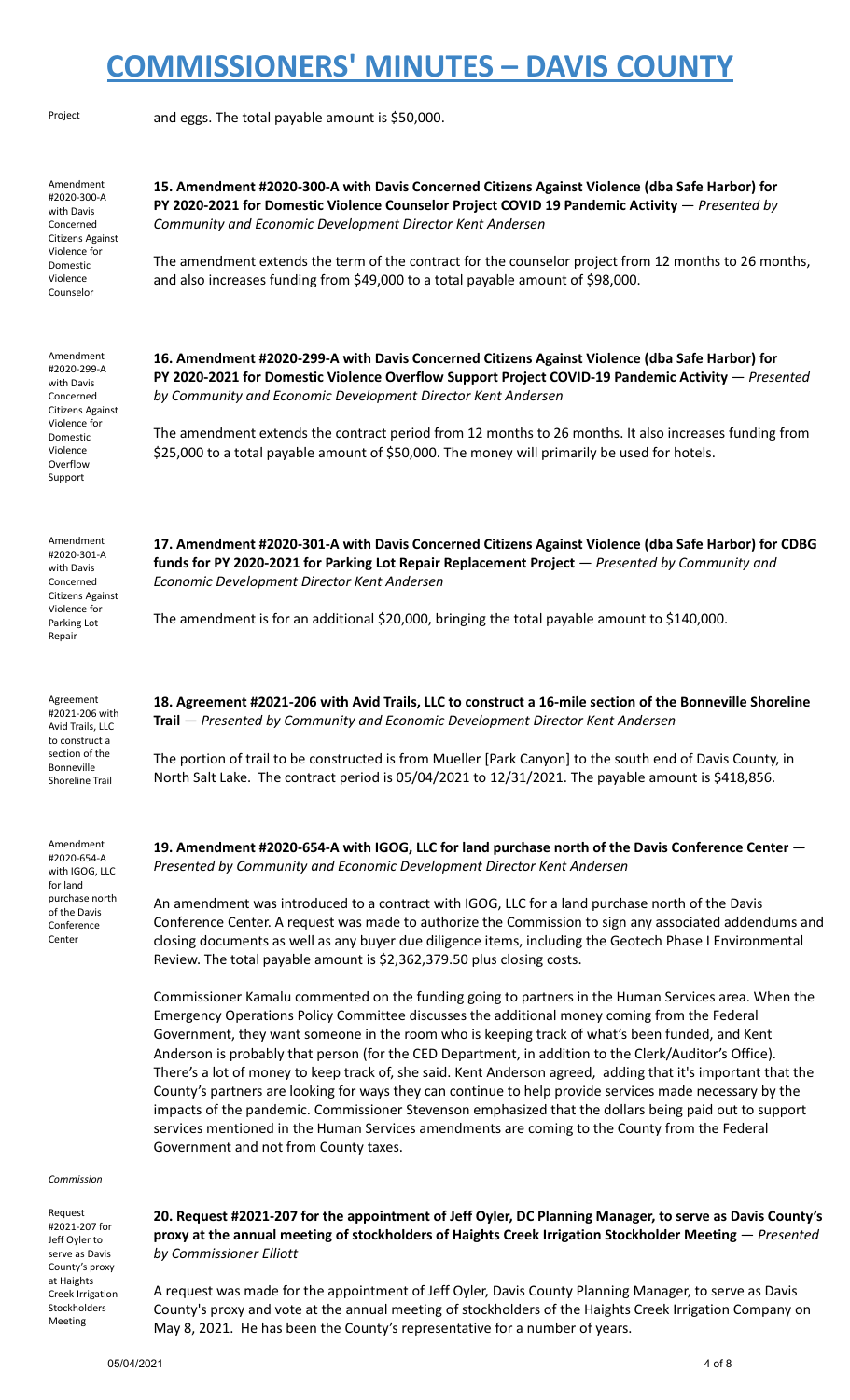#### *Facilities*

Agreement #2021-208 with Andersen Asphalt LLC for Davis Conf. Center parking

Ratification of Agreement #2021-80-A with Caliber Cleaning Services LLC for cleaning services for the majority of Davis County facilities

**21. Agreement #2021-208 with Andersen Asphalt LLC for preventive asphalt maintenance on the Davis Conference Center parking lot** — *Presented by Facilities Director Lane Rose*

The contract period is 05/04/2021 to 07/31/2021. The payable amount is \$44,569.06.

**22. Ratification of Agreement #2021-80-A with Caliber Cleaning Services LLC for cleaning services for the majority of Davis County facilities** — *Presented by Facilities Director Lane Rose*

It was noted that Caliber Cleaning Services LLC was selected to be the custodial provider for County facilities through the Request for Proposals (RFP) process. The contract period is 05/01/2021 to 05/01/2026. The payable amount is \$329,400 annually.

In response to a question about how this contract differs from the County's previous custodial contract, Commissioners were informed that there is now a hybrid system in which contracted companies are doing daily cleaning of restrooms and other areas, and the County's Facilities department takes care of the deeper-level cleaning items such as carpet cleanings and higher-level dusting. This system is believed to be a better value. The libraries are on the same sort of plan and were part of the selection committee.

**23. Application #2018-72-A with Utah Division of Occupational and Professional Licensing (DOPL) for**

A presentation was made for the acceptance of a State of Utah Department of Labor apprenticeship for Michael Jensen for an electrical apprenticeship. The Facilities Department has created a career ladder, with the help of Human Resources, to help technicians reach the journeyman level by going to school and signing up for apprenticeship programs. Over the course of three to four years, they can become journeyman-level

**electrical apprenticeship for Michael Bret Jensen** — *Presented by Facilities Director Lane Rose*

Application #2018-72-A with Utah DOPL for electrical apprenticeship for Michael Bret Jensen

*Health Dept.*

skilled workers.

Agreement #2021-209 with Craig Enterprises, Inc. dba CommGap International Language Services

Amendment #2020-501-B with Utah Dept. of Health for additional funding for Maternal and Child Health

**24. Agreement #2021-209 with Craig Enterprises, Inc. dba CommGap International Language Services to provide language services** — *Presented by Commissioner Kamalu*

The Davis County Health Department will retain the company to provide language services as outlined in Article 1, which has the terms and rates. The contract period begins 04/06/2021. The payable amount is dependent upon services provided.

**25. Amendment #2020-501-B with the Utah Dept. of Health for additional 3rd & 4th quarter FFY2021 funding for Maternal and Child Health (MCH)** — *Presented by Commissioner Kamalu*

The contract period is 04/01/2021 to 09/30/2021. The receivable amount is \$52,376.

Amendment #2019-145-C with Utah Dept. of Health for STD Disease Intervention

**26. Amendment #2019-145-C with the Utah Dept. of Health to increase funding and replace Attachment A for STD Disease Intervention Services** — *Presented by Commissioner Kamalu*

The contract period is 01/01/2021 to 12/31/2021. The receivable amount represents an \$18,000 increase.

Amendment #2021-33-C with Utah Dept. of Human Services for the Alternatives program

**27. Amendment #2021-33-C with the Utah Dept. of Human Services, Division of Aging and Adult Services to increase funding for the Alternatives program** — *Presented by Commissioner Kamalu*

The contract period is 03/30/2021 to 06/30/2021. The pass-through amount increases the Alternatives program by \$16,700.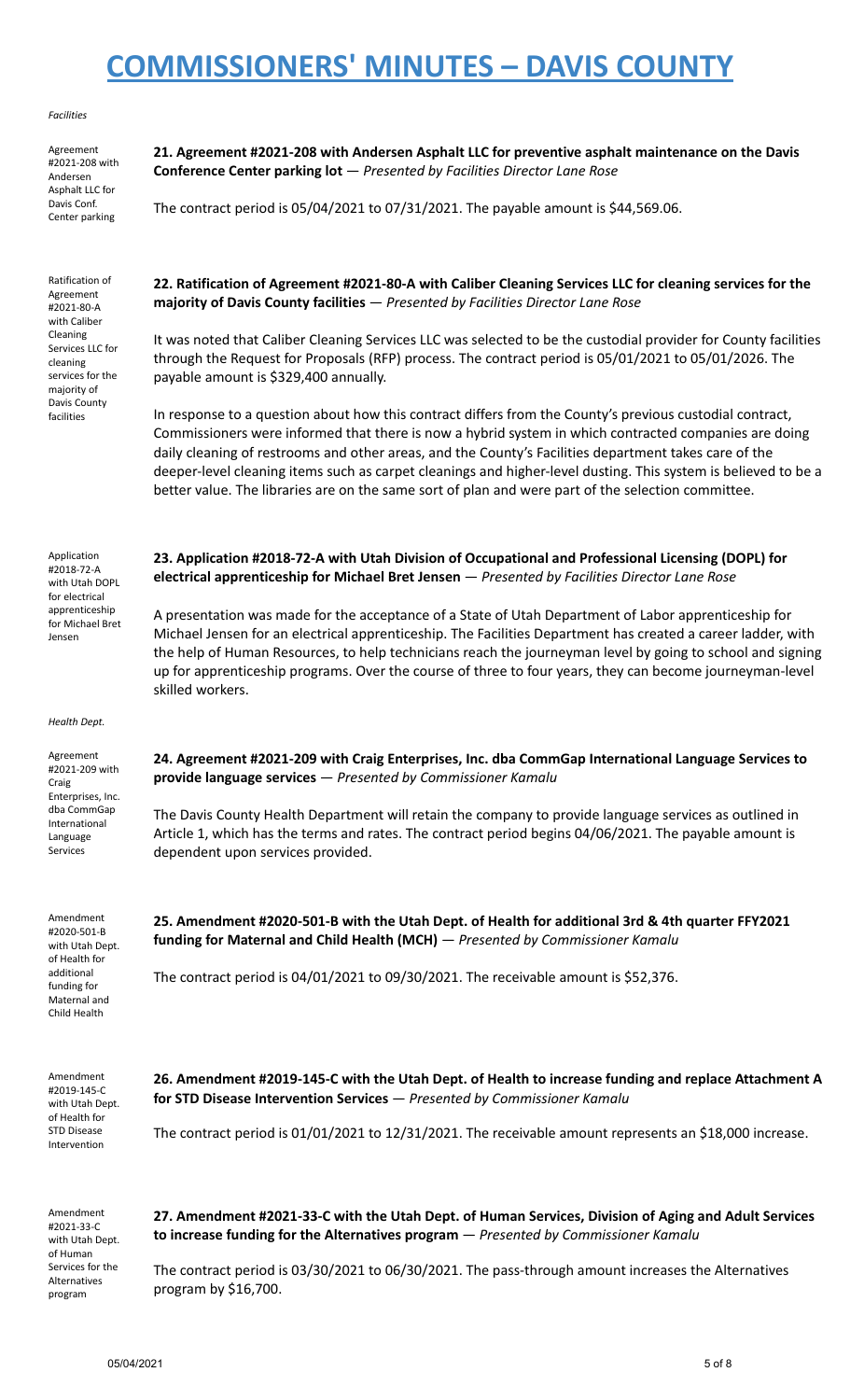Amendment 4 #2021-33-D with Utah Dept. of Human Services for vaccine admin. to older adults

Amendment #2021-68-A with Utah Dept. of Health for COVID **Community** Partnership

*Information Systems*

Agreement #2020-662-A with Kronos SaaShr, Inc. for equipment/ support for **Workforce** Ready software

*Library*

Purchase Order #2021-210 with Spacesaver Intermountain LLC for shelving for the new Clearfield Branch Library

**28. Amendment #2021-33-D with the Utah Dept. of Human Services, Division of Aging and Adult Services, adding a new program and funding for vaccine administration to older adults** — *Presented by Commissioner Kamalu*

The contract period is 4/15/21 to 6/30/21. The pass-through amount is \$28,802.

**29. Amendment #2021-68-A with Utah Dept. of Health to increase funding and extend the date range for the COVID Community Partnership Project** — *Presented by Commissioner Kamalu*

The contract period is 02/01/2021 to 07/31/2021. The receivable amount is an increase to \$69,253.

**30. Agreement #2020-662-A with Kronos SaaShr, Inc. for equipment/support for Workforce Ready software —** *Presented by Mark Langston*

This item was listed on the agenda as an amendment. It was clarified that it is not an amendment; it is an agreement that references a previous contract in which it was specified that the County would buy 30 or more time clocks for the County's new time clock system. It was decided not to purchase that many clocks up front, but to wait for recommendations from the new Human Resources group. HR's recommendation is to now buy 25 more clocks to bring the County's total number to 35. In response to a question about when the system will be in use, Commissioners were told that data is being loaded, and testing is being done, but there is no dry run date yet.

**31. Purchase Order #2021-210 with Spacesaver Intermountain LLC for shelving for the new Clearfield Branch Library —** *Presented by Library Deputy Director Lynnette Mills*

After going through a Request for Quotes (RFQ) process with companies on State contract, Spacesaver Intermountain LLC was selected to supply library shelving because their quote was the most responsive received. The company previously provided library shelving for the Kaysville Branch as well as for the Syracuse branch, where they had to mesh two systems together. The contract period is 05/04/2021 to 09/30/2021. The payable amount is \$116,430.42.

The Clearfield Branch Library's grand opening will likely be in early- to mid-fall. Construction is a little behind schedule because of supply chain issues with concrete and tile.

Donation Agreement #2021-211 with George McEwan for the donation of five office chairs

*Sheriff's Office*

Agreement #2021-212 with TruGreen for lawn care, fertilizer and weed control at Justice Complex

Agreement #2021-213 with Vector Solutions for software service for tracking of all training for paramedics

**32. Donation Agreement #2021-211 with George McEwan for the donation of five office chairs —** *Presented by Library Director Josh Johnson*

Commissioners were asked to agree to the donation of five office chairs to the library. The donation is being made by George McEwan, a citizen of Centerville City. Davis County's purchasing manager inspected the chairs and said that they are worth having. The value of the chairs is \$75.

**33. Agreement #2021-212 with TruGreen, Limited Partnership for lawn care, fertilizer and weed control at Justice Complex** — *Presented by Commissioner Kamalu*

The service agreement is for four applications per year at a payable amount of \$1,056.60 per application. The contract period begins 04/27/2021, and there is no ending date. The total payable amount is \$4,226.40.

**34. Agreement #2021-213 with Vector Solutions for software service for tracking of all training for paramedics** — *Presented by Commissioner Kamalu*

The agreement is for software service for the tracking of all training for paramedics, and includes online medical training. The cost is \$97.25 per year for 50 paramedics, plus an annual subscription at \$395. The contract period is 03/31/21 to 03/30/2022. The payable amount is \$5,257.50.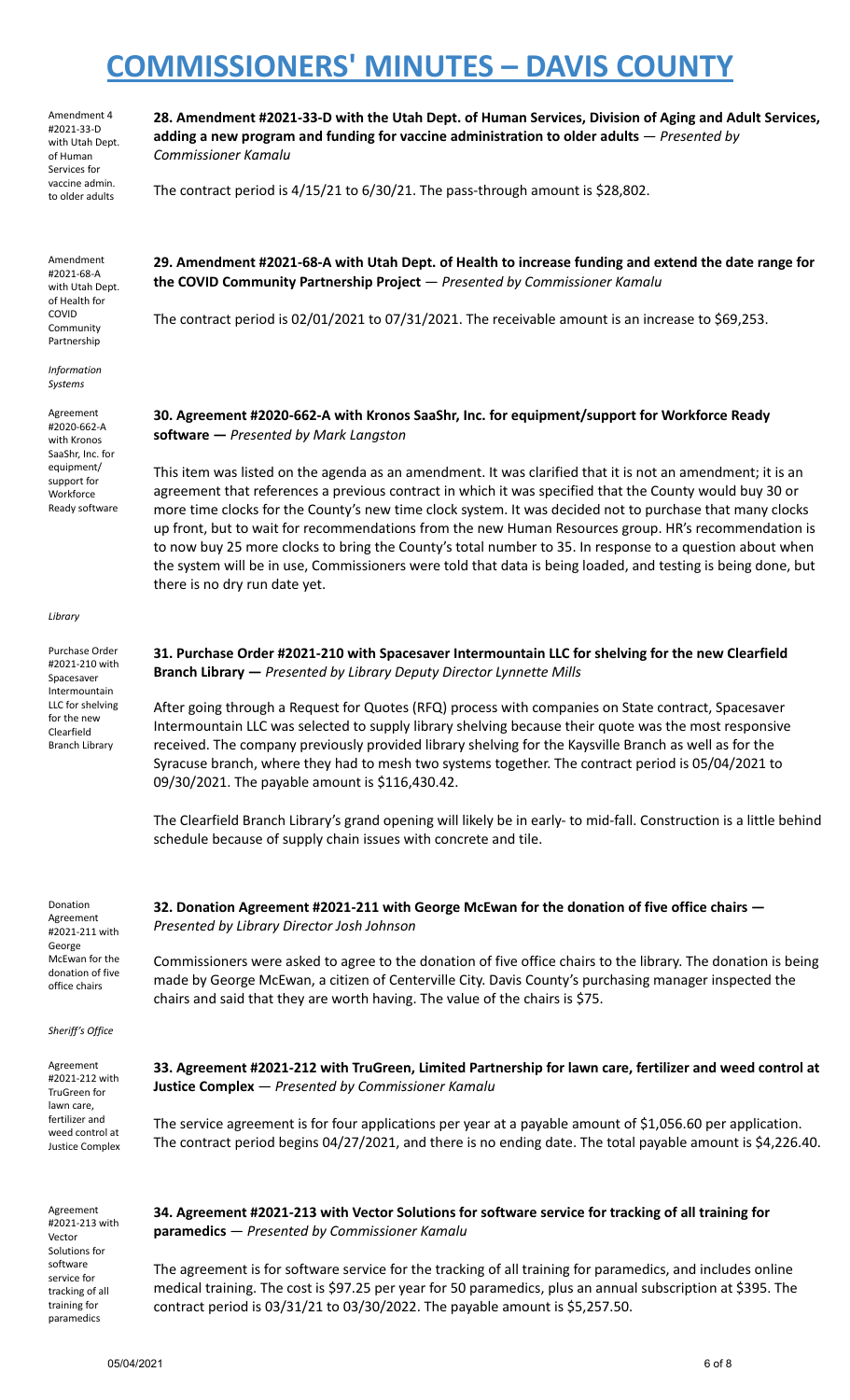Motion to Approve Business and Action Items 1-34: Com. Elliott Seconded: Com. Kamalu All voted Aye

Commissioner Elliott moved to recess to the Board of Equalization. Commissioner Kamalu seconded the motion. All voted Aye.

**BOARD OF EQUALIZATION \_\_\_\_\_\_\_\_\_\_\_\_\_\_\_\_\_\_\_\_\_\_\_\_\_\_\_\_\_\_\_\_\_\_\_\_\_\_\_\_\_\_\_\_\_\_\_\_\_\_\_\_\_\_\_\_\_\_\_\_\_\_\_\_\_\_\_\_\_\_\_\_\_\_\_\_\_\_\_\_\_\_\_\_\_\_\_\_** Property Tax Register Property Tax Register matters were presented by Curtis Koch, Davis County Clerk/Auditor, as follows: **Auditor's Adjustments Tax Exemption Requests** • Three Tax Exemption requests recommended for approval **Appeals** • One appeal with a recommendation to dismiss due to lack of evidence **Abatements** • One Circuit Breaker abatement recommended for approval • Three abatements recommended for denial **Corrections** • Ten recommendations to abate taxes based on the 2020 Veteran Exemption **Treasurer's Adjustments**

## • Small-balance write-offs from 12/01/2020 through 03/31/2021, made up of 160 items totaling \$46.45 **Assessor's Adjustments**

• A recommendation for a Value Error Correction due to a value error for three years on a parcel

Motion to Approve: Com. Kamalu Seconded: Com. Elliott All voted Aye

Commissioner Elliott moved to reconvene Commission Meeting. Commissioner Kamalu seconded the motion. All voted Aye.

**\_\_\_\_\_\_\_\_\_\_\_\_\_\_\_\_\_\_\_\_\_\_\_\_\_\_\_\_\_\_\_\_\_\_\_\_\_\_\_\_\_\_\_\_\_\_\_\_\_\_\_\_\_\_\_\_\_\_\_\_\_\_\_\_\_\_\_\_\_\_\_\_\_\_\_\_\_\_\_\_\_\_\_\_\_\_\_\_**

**CONSENT ITEMS**

### **Meeting Minutes**

Commission Meeting Minutes

Meeting Minutes for Work Session Minutes for April 6, 2021, and April 13, 2021, and Commission Minutes for April 6, 2021, were presented for approval.

> Motion to Approve: Com. Elliott Seconded: Com. Kamalu All voted Aye

#### **COMMISSION COMMENTS**

Commissioner Elliott

**Commissioner Elliott** reported that the Commissioners spent the morning touring Lifetime Products with Congressman Blake Moore. Lifetime is a tremendous company in Davis County, and Commissioners were able to go behind the scenes and see what the company is doing and how much product they are moving. The business occupies 40-plus buildings at the Freeport Center, and their big warehouse has automation to move products. They also have offices in Tennessee and in China. The Commissioner commented that Lifetime has the need to hire 200-plus employees right now, but people are choosing not to work because of

**\_\_\_\_\_\_\_\_\_\_\_\_\_\_\_\_\_\_\_\_\_\_\_\_\_\_\_\_\_\_\_\_\_\_\_\_\_\_\_\_\_\_\_\_\_\_\_\_\_\_\_\_\_\_\_\_\_\_\_\_\_\_\_\_\_\_\_\_\_\_\_\_\_\_\_\_\_\_\_\_\_\_\_\_\_\_\_\_**